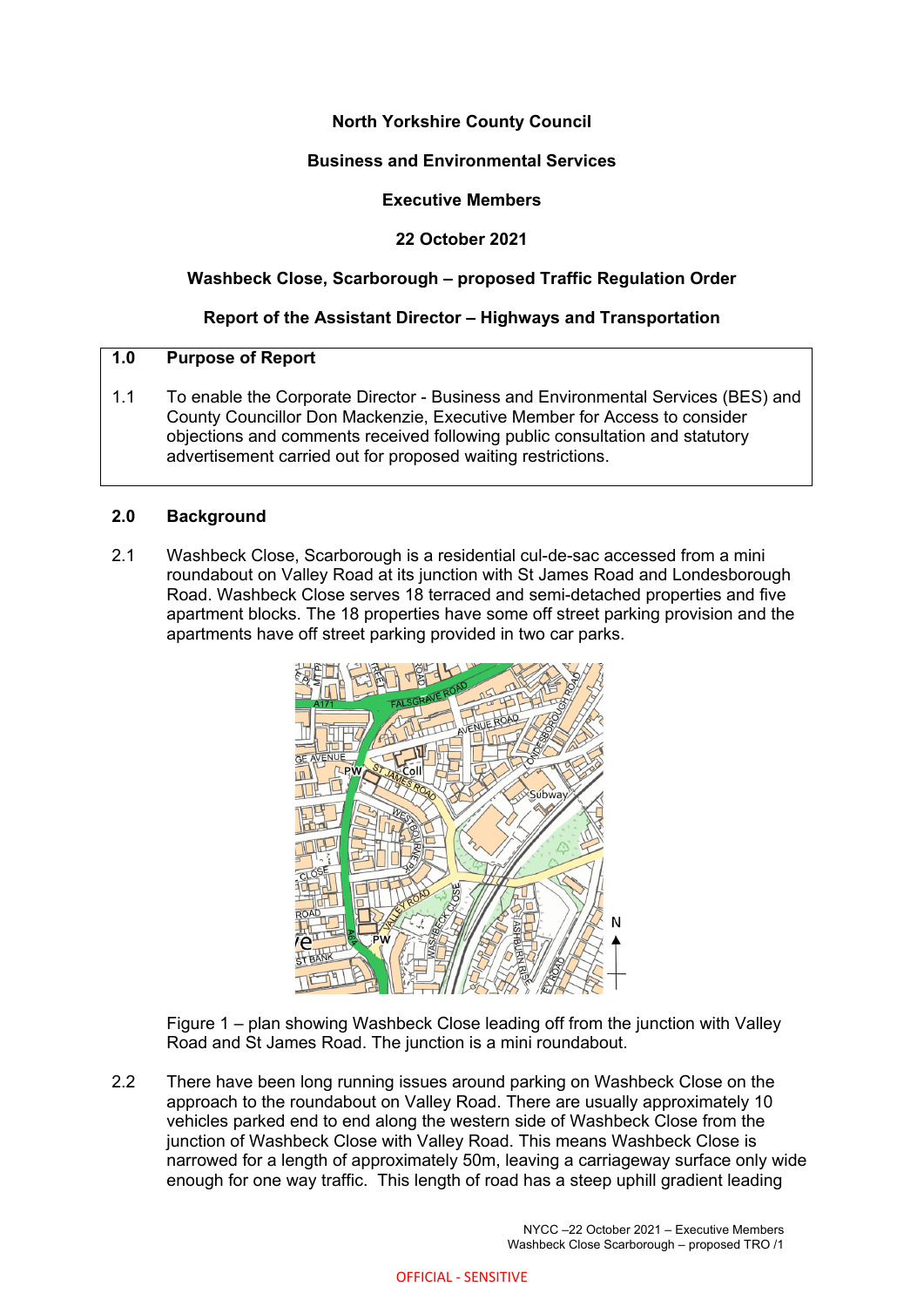away from the mini roundabout and is also situated on a bend in the road. As vehicles park as close to the roundabout as possible, this causes problems for vehicles wanting to access or leave Washbeck Close to reach residences. Residents say that drivers have to reverse uphill or back onto the roundabout depending which vehicle starts passing the parked cars first. The horizontal alignment of Washbeck Close means that the visibility of two vehicles approaching each other from opposite directions can be hindered by parked cars. The radii at the junction with the roundabout are currently protected by double yellow lines, but these do not extend along Washbeck Close for any distance.

- 2.3 Pedestrians waiting to cross the mouth of the junction can have difficulty seeing vehicles coming down the hill due to parked vehicles, vertical and horizontal alignment. However, in the last five years there have been no recorded injury collision incidents.
- 2.4 After receiving representations from the local residents requesting improvements to this junction and after having discussions with the local area highways office, the local member requested that additional no waiting restrictions be proposed and funded from her Locality Budget.

#### **3.0 Proposals**

3.1 The proposal is to extend the existing 'no waiting at any time' restriction by 12 metres, on both sides of the road, to create better visibility for pedestrians crossing at the junction, and to create a reserve for vehicles to wait if the passage ahead/uphill is obstructed by a vehicle proceeding down the hill.

#### **4.0 Consultation**

4.1 The proposals have been the subject of consultation and public advertisement in accordance with the Local Authorities' Traffic Orders (Procedure) (England and Wales) Regulations 1996. Appendix A contains the consultation letter and a drawing showing the extent of the proposals. The Traffic Regulation Order was advertised on 28 January 2021 and any person could make objections and representations until 22 February 2021, Appendix B contains the advertised schedule.

#### **5.0 Consultation response**

- 5.1 There were a total of 18 consultation letters delivered to residents with 14 responses received from residents. Of those responding, 12 were in support of the proposals, one expressed objection and one was neutral.
- 5.2 Cllr Liz Colling, the local County Councillor for the Falsgrave and Stepney Division, expressed that she welcomed the positive comments received from residents about the proposals, and believes that the proposed restrictions would improve visibility at the junction.
- 5.3 A consultation letter was sent to the Yorkshire Coast Disability Forum, as a statutory consultee and no response was received.
- 5.4 A summary of the consultation comments received, together with officer comments, is attached as Appendix C.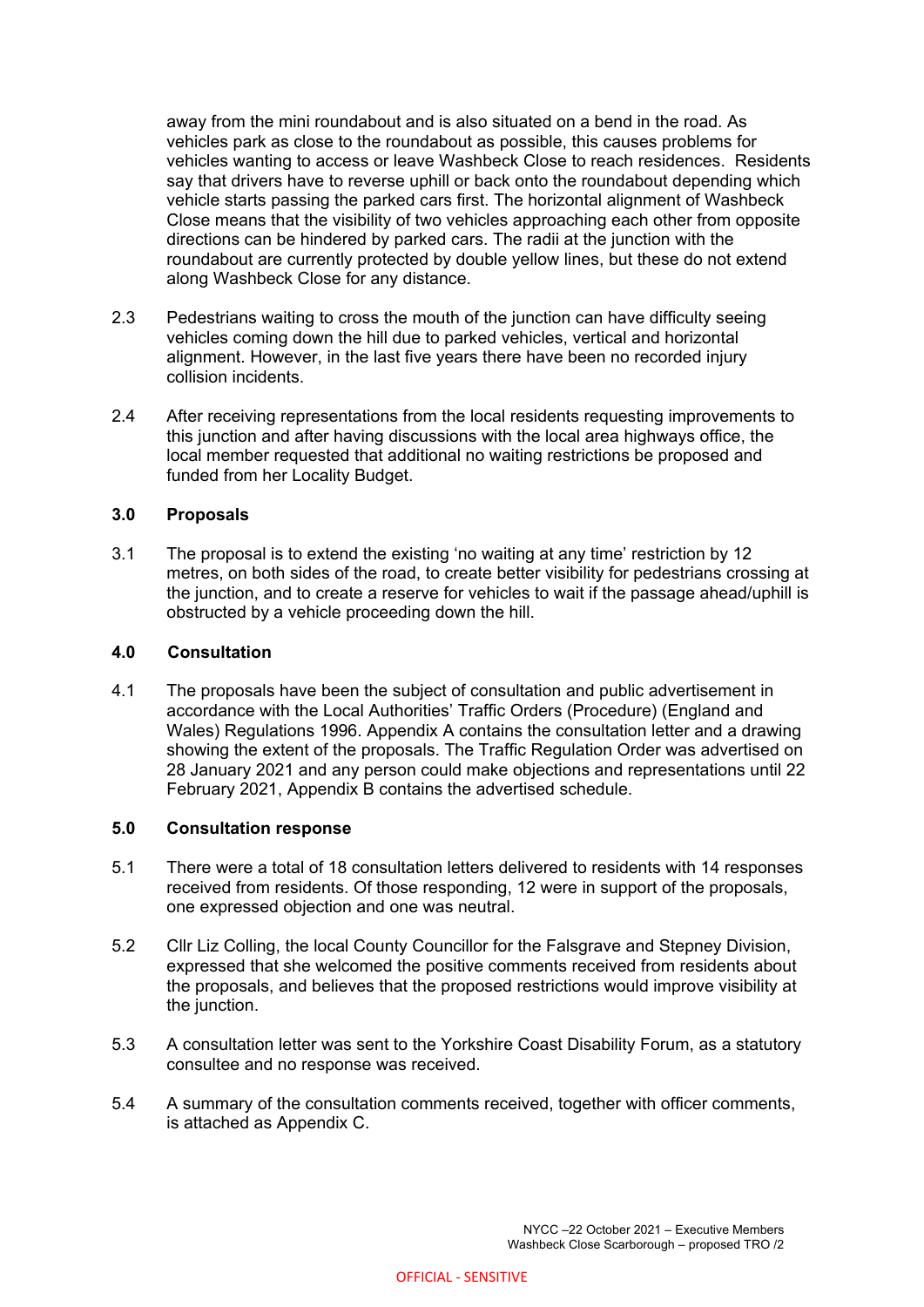### **6.0 Equalities**

- 6.1 Consideration has been given to the potential for any equality impacts arising from the recommendation. It is the view of officers that the recommendation does not have an adverse impact on any of the protected characteristics identified in the Equalities Act 2010 and a copy of the Equalities Impact Assessment screening form is attached as Appendix D.
- 6.2 A consultation letter was sent to the Yorkshire Coast Disability Forum, as a statutory consultee and no response was received.

## **7.0 Climate Change**

7.1 Consideration has been given to the potential for any climate impacts arising from the recommendation. It is the view of officers that the recommendation has a neutral impact on the environment of North Yorkshire and on our aspiration to achieve net carbon neutrality by 2030 and a copy of the Climate change impact assessment screening form is attached as Appendix E.

#### **8.0 Finance**

8.1 The cost of advertising the Traffic Regulation Order, installing the appropriate lining and signage is estimated at approximately £5,000 which will be funded from Cllr Colling's Locality Budget.

#### **9.0 Legal**

- 9.1 North Yorkshire County Council proposes to make an Order under Sections 1 of the Road Traffic Regulation Act 1984, specifically with reference to the provisions of sections 2(1) to (3), 4(2), 32(1), 35(1) and 45 to 49 and Part IV of Schedule 9 to the 1984 Act and under the Traffic Management Act 2004, the effect of which will be to introduce waiting restrictions on the various named roads in Scarborough.
- 9.2 Section 122(1) of the Road Traffic Regulation Act 1984 provides that it shall be the duty of every local authority upon whom functions are conferred by or under the 1984 Act so to exercise those functions as to secure the expeditious, convenient and safe movement of vehicular and other traffic (including pedestrians) and the provision of suitable and adequate parking facilities on and off the highway.
- 9.3 The County Council considers that it is expedient to make this TRO on grounds of Sections 1(1) (a) and (f) of the 1984 Act – *for avoiding danger to persons or other traffic using the road or any other road or for preventing the likelihood of any such danger arising, or for preserving or improving the amenities of the area through which the road runs*; having taken into account its duty under Section 122(1) of the 1984 Act.
- 9.4 Where an Order has been made (sealed), if any person wishes to question the validity of the Order or any of its provisions on the grounds that it or they are not within the powers conferred by the Road Traffic Regulation Act 1984, or that any requirement of the 1984 Act or of any instrument made under the 1984 Act has not been complied with, they may apply to the High Court within 6 weeks from the date on which the Order is made.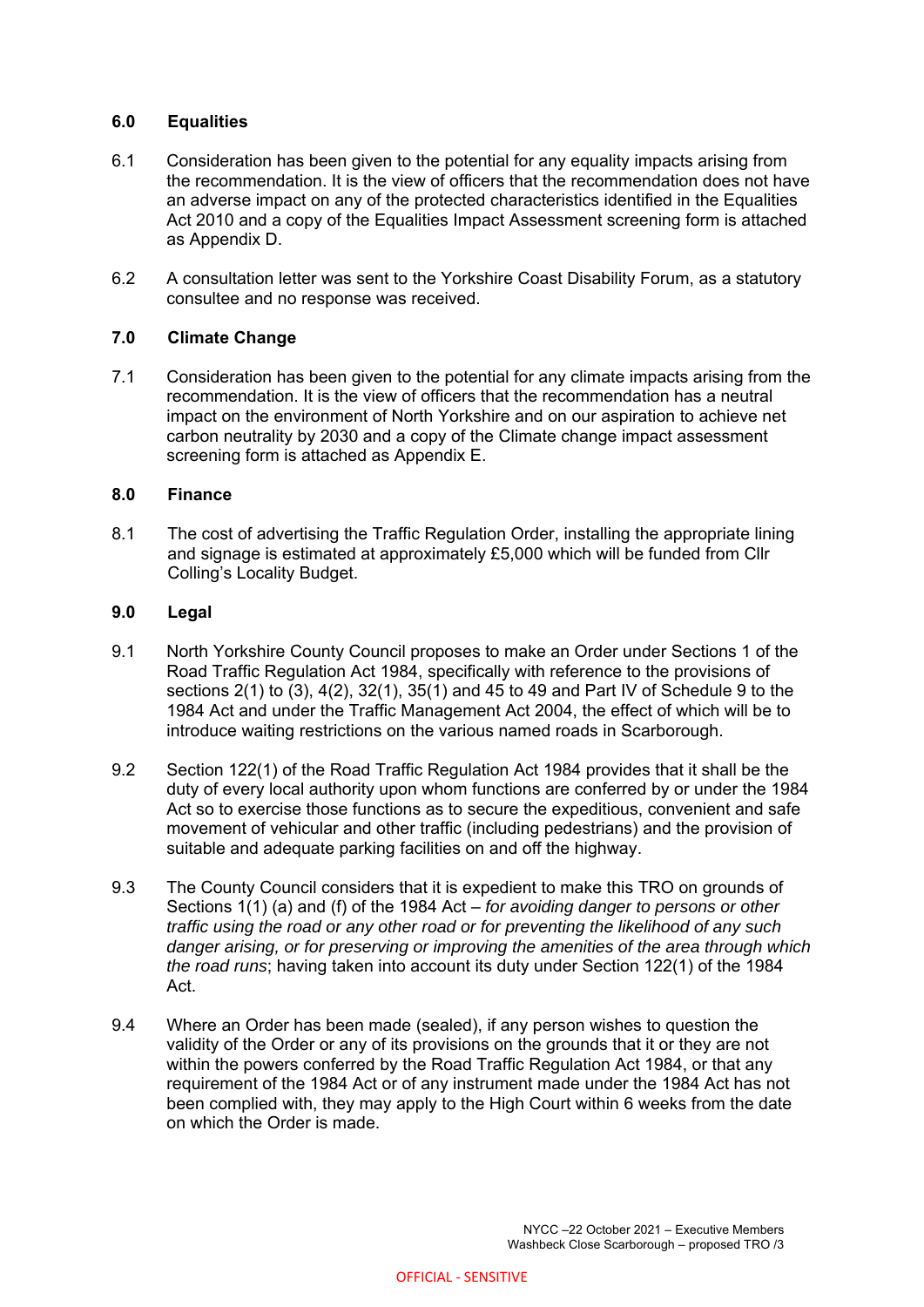- 9.5 A new process for the consideration of objections to traffic regulation orders was approved by the Executive on 29 April 2014 and County Council on 21 May 2014. The consideration of objections to Traffic Regulation Orders (TROs) is now a matter for the Executive and the role of the Area Constituency Committee is changed to a consultative role on wide area impact TROs. The consideration of objections has been delegated by the Executive to the Corporate Director of Business and Environmental Services (BES) in consultation with BES Executive Members. The new decision making process relates to the provision and regulation of parking places both off and on the highway where an objection is received from any person or body entitled under the relevant statute. A wide area impact TRO is classed as a proposal satisfying all of the three criteria set out below:
	- The proposal affects more than one street or road and,
	- The proposal affects more than one community and,
	- The proposal is located within the ward of more than one County Councillor.
- 9.6 These proposals do not meet the criteria required to be classed to have an area wide impact.

## **10.0 Recommendations**

- 10.1 On the basis of the consultation responses, it is recommended that in consultation with County Councillor Don Mackenzie, Executive Member for Access:
	- i. The proposals are implemented as advertised.
	- ii. The objectors are notified of the decision within 14 days of the Order being made.

## BARRIE MASON

Assistant Director - Highways and Transportation

Author of Report: Matthew Baldwin, Project Engineer, Area 3 - Whitby

Background Documents: None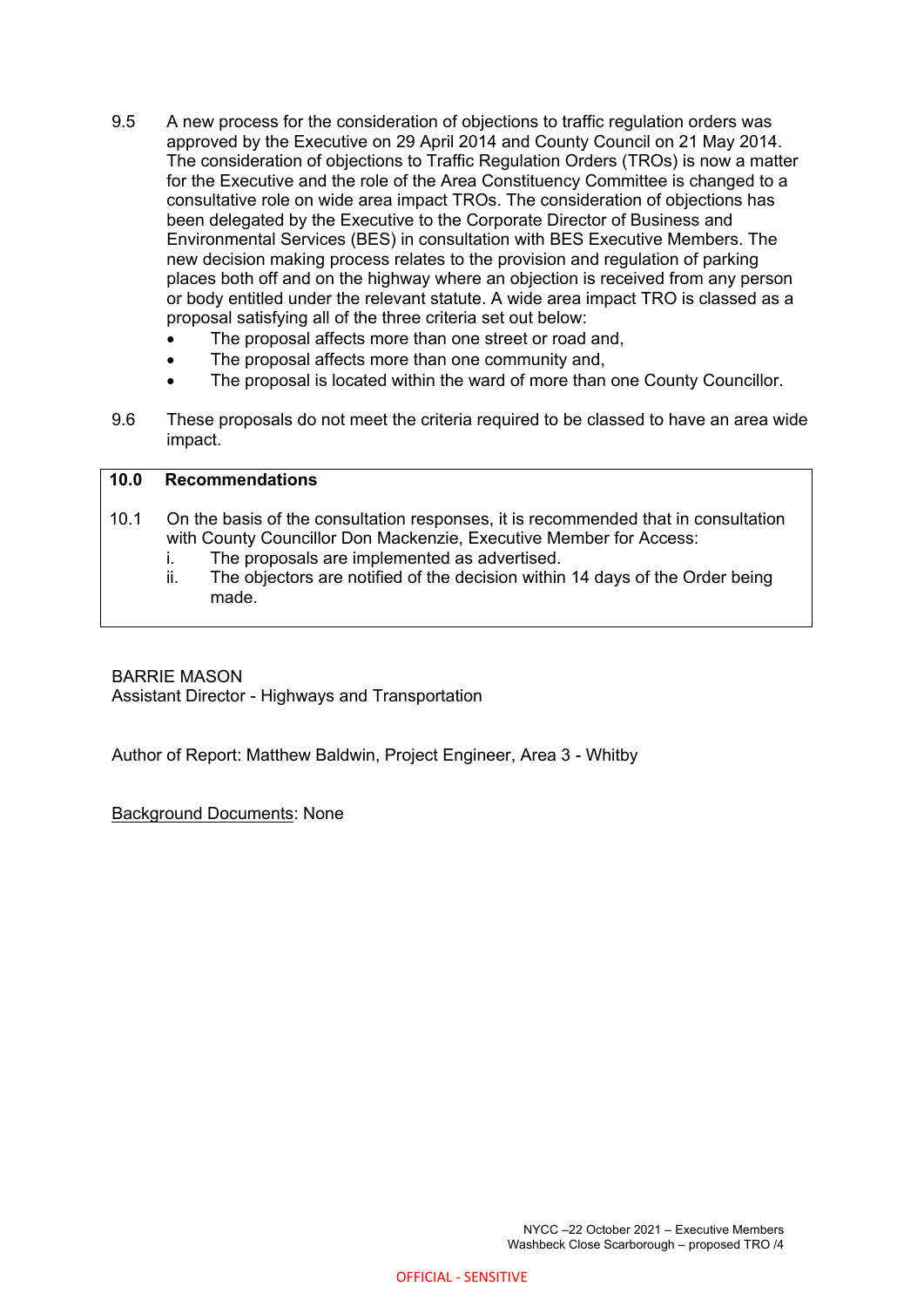# **Formal Consultation – January 2021, Washbeck Close**

| $\div$           |                                                                                                    |                                                                                                                                                                                                                                                                                                                                                                                                                                                                                                                                                                                                                                                                                                                                                                                                                                                                                                                                                                                                                                                                                                                             |
|------------------|----------------------------------------------------------------------------------------------------|-----------------------------------------------------------------------------------------------------------------------------------------------------------------------------------------------------------------------------------------------------------------------------------------------------------------------------------------------------------------------------------------------------------------------------------------------------------------------------------------------------------------------------------------------------------------------------------------------------------------------------------------------------------------------------------------------------------------------------------------------------------------------------------------------------------------------------------------------------------------------------------------------------------------------------------------------------------------------------------------------------------------------------------------------------------------------------------------------------------------------------|
| Your ref:        |                                                                                                    | <b>Richard Marr CEng., MICE.</b><br><b>Highways and Transportation</b>                                                                                                                                                                                                                                                                                                                                                                                                                                                                                                                                                                                                                                                                                                                                                                                                                                                                                                                                                                                                                                                      |
| Our ref:         |                                                                                                    | Area 3 - Whitby Office<br>Discovery Way<br>Whitby                                                                                                                                                                                                                                                                                                                                                                                                                                                                                                                                                                                                                                                                                                                                                                                                                                                                                                                                                                                                                                                                           |
| Contact:         | <b>Matthew Baldwin</b>                                                                             | YO22 4PZ<br>Tel: 01609 780780                                                                                                                                                                                                                                                                                                                                                                                                                                                                                                                                                                                                                                                                                                                                                                                                                                                                                                                                                                                                                                                                                               |
|                  | Date 25 <sup>th</sup> January 2021                                                                 | e-mail: area3.whitby@northyorks.gov.uk<br>www.northyorks.gov.uk                                                                                                                                                                                                                                                                                                                                                                                                                                                                                                                                                                                                                                                                                                                                                                                                                                                                                                                                                                                                                                                             |
| Dear Sir/Madam,  |                                                                                                    |                                                                                                                                                                                                                                                                                                                                                                                                                                                                                                                                                                                                                                                                                                                                                                                                                                                                                                                                                                                                                                                                                                                             |
|                  | restriction on Washbeck Close, Scarborough.                                                        | CONSULTATION RE. - Proposed amendments to introduce 'No waiting at any time'                                                                                                                                                                                                                                                                                                                                                                                                                                                                                                                                                                                                                                                                                                                                                                                                                                                                                                                                                                                                                                                |
|                  | vehicle proceeding down the hill.                                                                  | I am writing to advise that we are proposing changes to the existing 'no waiting at any time'<br>restrictions, double yellow lines at the junction of Washbeck Close and Valley Road. The proposal<br>is to extend the existing restriction by 12 metres to create better visibility for pedestrians crossing<br>at the junction and will create a reserve for vehicles to wait if the passage is obstructed by a                                                                                                                                                                                                                                                                                                                                                                                                                                                                                                                                                                                                                                                                                                           |
|                  | The Council is required to consult those directly affected by the proposal and the purpose of this |                                                                                                                                                                                                                                                                                                                                                                                                                                                                                                                                                                                                                                                                                                                                                                                                                                                                                                                                                                                                                                                                                                                             |
| views.           |                                                                                                    |                                                                                                                                                                                                                                                                                                                                                                                                                                                                                                                                                                                                                                                                                                                                                                                                                                                                                                                                                                                                                                                                                                                             |
| February 2021.   |                                                                                                    |                                                                                                                                                                                                                                                                                                                                                                                                                                                                                                                                                                                                                                                                                                                                                                                                                                                                                                                                                                                                                                                                                                                             |
|                  | detailing the specifics of the Traffic Regulation Order amendment.                                 |                                                                                                                                                                                                                                                                                                                                                                                                                                                                                                                                                                                                                                                                                                                                                                                                                                                                                                                                                                                                                                                                                                                             |
|                  | be upheld or overruled.                                                                            |                                                                                                                                                                                                                                                                                                                                                                                                                                                                                                                                                                                                                                                                                                                                                                                                                                                                                                                                                                                                                                                                                                                             |
|                  |                                                                                                    | advised, if applicable. I trust this is satisfactory and look forward to receiving your comments.                                                                                                                                                                                                                                                                                                                                                                                                                                                                                                                                                                                                                                                                                                                                                                                                                                                                                                                                                                                                                           |
| Yours Faithfully |                                                                                                    | letter is to provide you with details of the scheme and allow you the opportunity to express your<br>Attached is a plan showing the proposed location of the scheme and a simple questionnaire for<br>you to signify your views regarding the proposals. Please return questionnaires by 22nd<br>It is also the duty of the Council to legally advertise this proposal which will be done in parallel with<br>the consultation exercise. The legal process includes site notices and adverts in the local press<br>If there are no objections to the proposals, it is anticipated that the scheme would be implemented<br>within six months from the end of the consultation period. However, if objections are raised which<br>are not resolved or withdrawn, it will be necessary to report them to a meeting of the County<br>Council's Business and Environmental Services (BES) Executive Members overseeing the<br>responsibilities of Corporate Director, BES, Karl Battersby, to decide whether the objections should<br>The date and venue of any meeting together with conditions regarding public access will be |
| H Watson         |                                                                                                    |                                                                                                                                                                                                                                                                                                                                                                                                                                                                                                                                                                                                                                                                                                                                                                                                                                                                                                                                                                                                                                                                                                                             |
| Helen Watson     | Improvement Manager                                                                                |                                                                                                                                                                                                                                                                                                                                                                                                                                                                                                                                                                                                                                                                                                                                                                                                                                                                                                                                                                                                                                                                                                                             |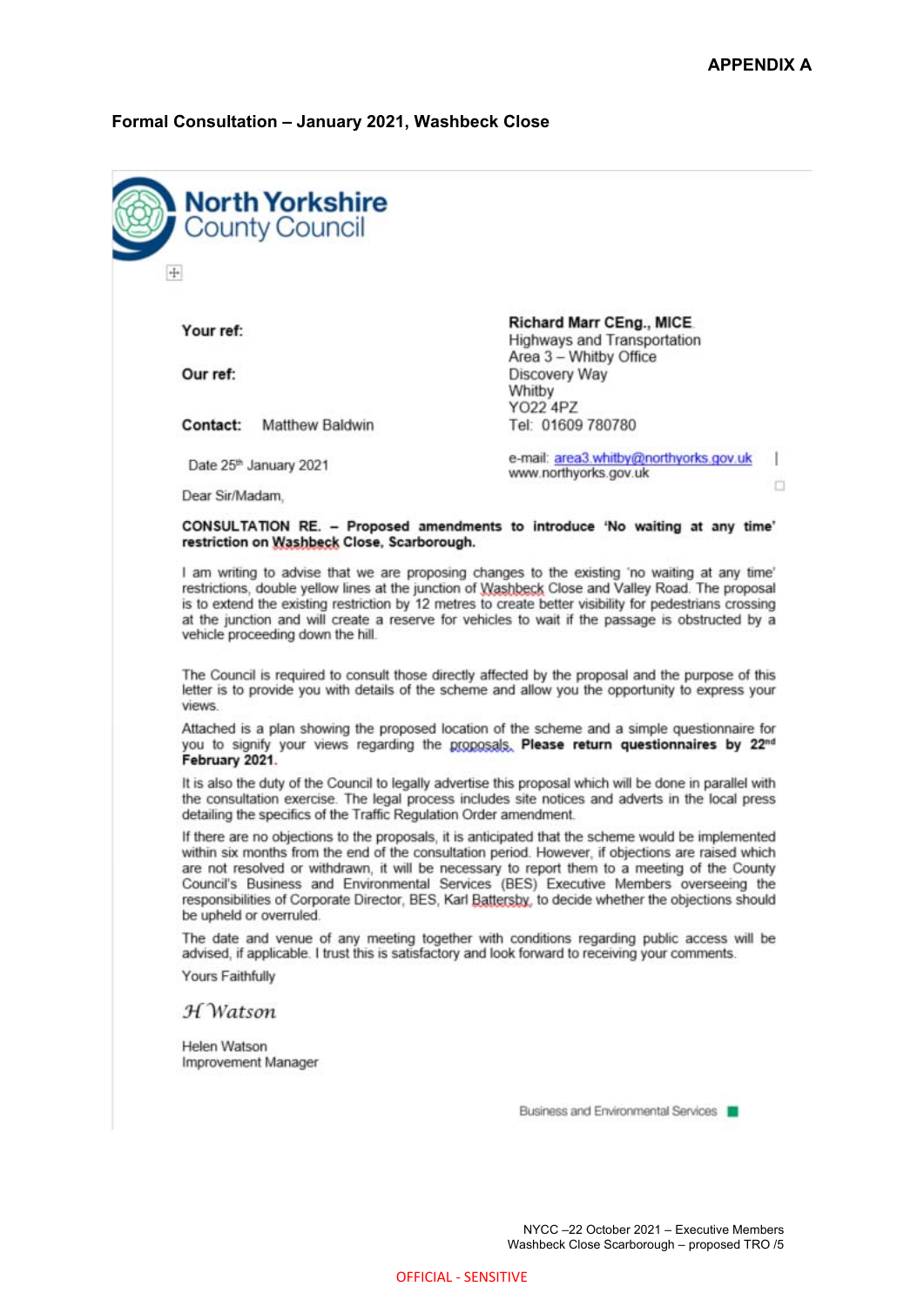

© Crown copyright. All rights reserved North Yorkshire County Council 100017946 2017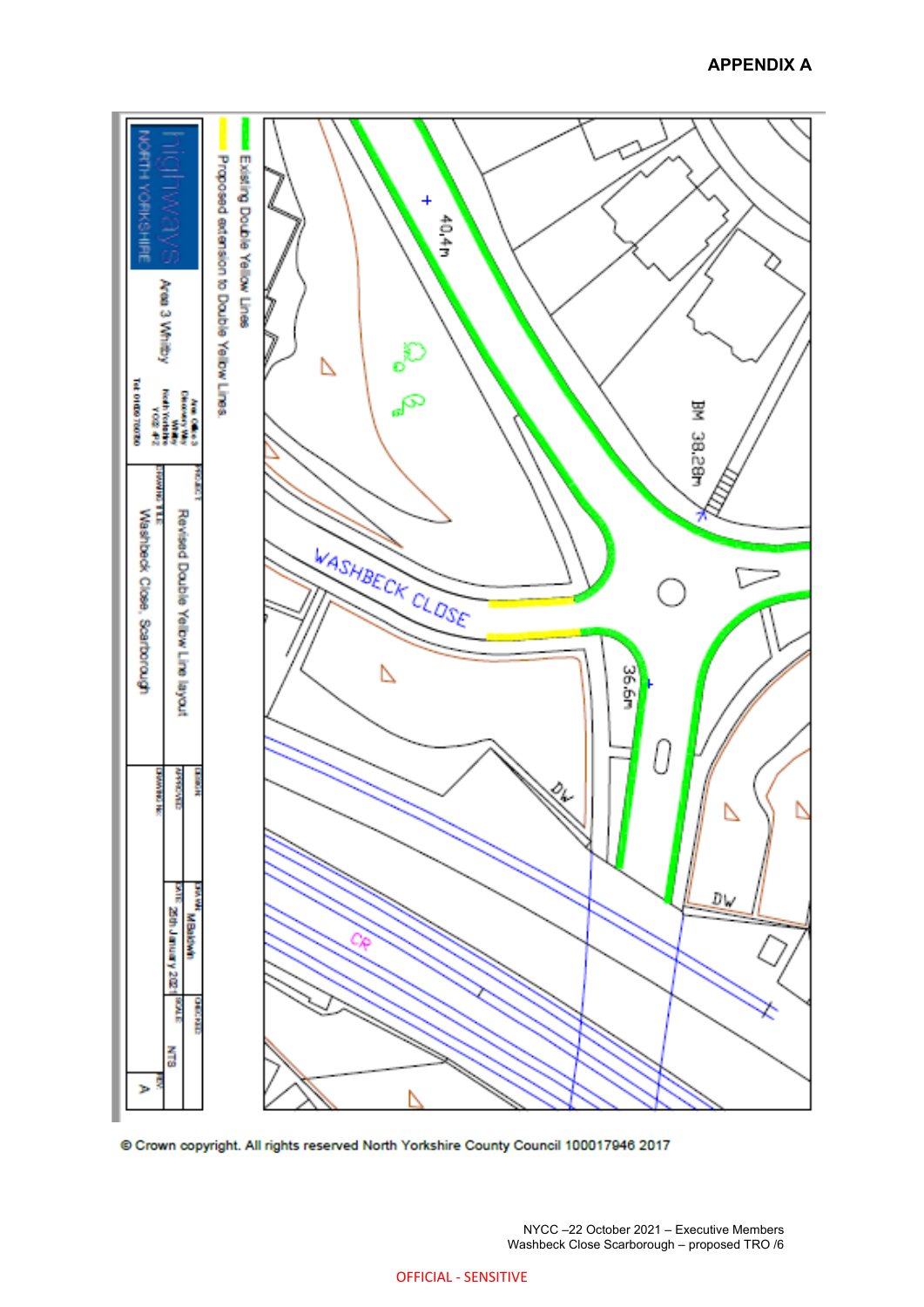## **Appendix B - TRO Schedule.**

| <b>Street</b> | Side   From                        | Гο                | <b>Restriction   Hours</b> |        | Zone |
|---------------|------------------------------------|-------------------|----------------------------|--------|------|
| Washbeck      | both $\overline{A}$ point 8 metres | A point 20 metres | No waiting                 | At any |      |
| Close         | south of its                       | south of its      |                            | time   |      |
|               | junction with                      | junction with     |                            |        |      |
|               | Valley Road                        | Valley Road       |                            |        |      |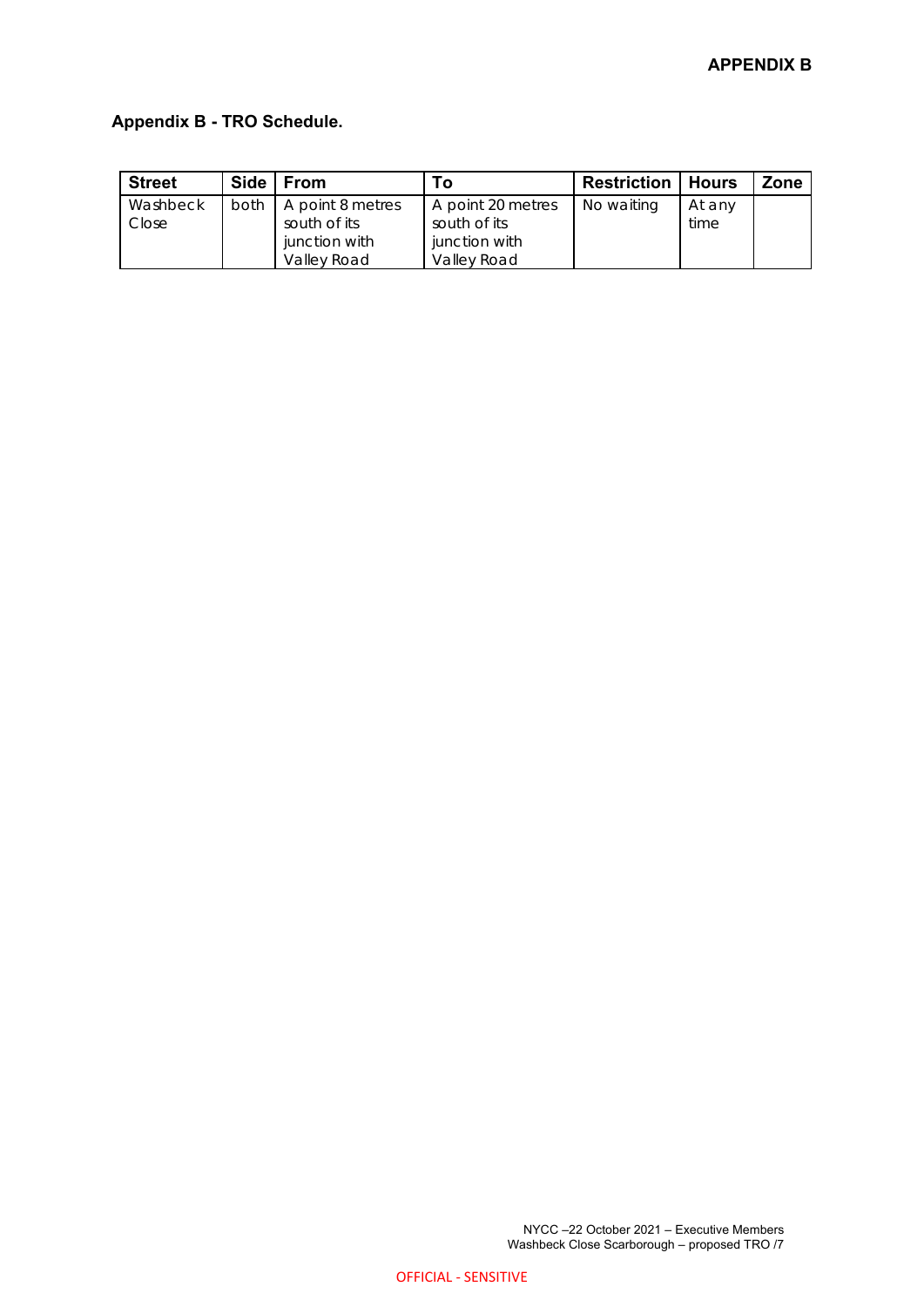# **Summary of consultation comments received and officer comments**

|                | Themes raised                                                                                                                                                                                              | Number of<br>responses<br>mentioning | Officer comment                                                                                                                                                                                                                                                                                                                 |
|----------------|------------------------------------------------------------------------------------------------------------------------------------------------------------------------------------------------------------|--------------------------------------|---------------------------------------------------------------------------------------------------------------------------------------------------------------------------------------------------------------------------------------------------------------------------------------------------------------------------------|
|                | Concerns about vehicles meeting each other at<br>either end of the parked vehicles and the safety<br>issues relating to reversing onto Valley Rd or<br>reversing uphill towards the residential car parks. |                                      | Noted. The double yellow lines are proposed as a remedy to<br>this concern.                                                                                                                                                                                                                                                     |
| $\overline{2}$ | Concerns about the parked vehicles causing<br>obstruction for vehicles exiting Valley Road or<br>travelling towards Valley Road.                                                                           |                                      | Noted. The double yellow lines are proposed as a remedy to<br>this concern whilst seeking to maximise the remaining length<br>of street available for parking.                                                                                                                                                                  |
| 3              | Comments were received requesting the proposed<br>restriction should go further up the road (6) or<br>should not extent as far as proposed (2)                                                             | 8                                    | Officers consider that extending the proposed restrictions<br>any further is unnecessary. The proposal is considered to be<br>the minimum required to have the desired effect of improving<br>visibility and space for vehicles to manoeuvre, whilst<br>maximising the remaining length of the street available for<br>parking. |
| 4              | Concerns about the reduction in the available on<br>street parking spaces.                                                                                                                                 | $\overline{2}$                       | It is necessary to propose these measures in response to the<br>safety concerns.                                                                                                                                                                                                                                                |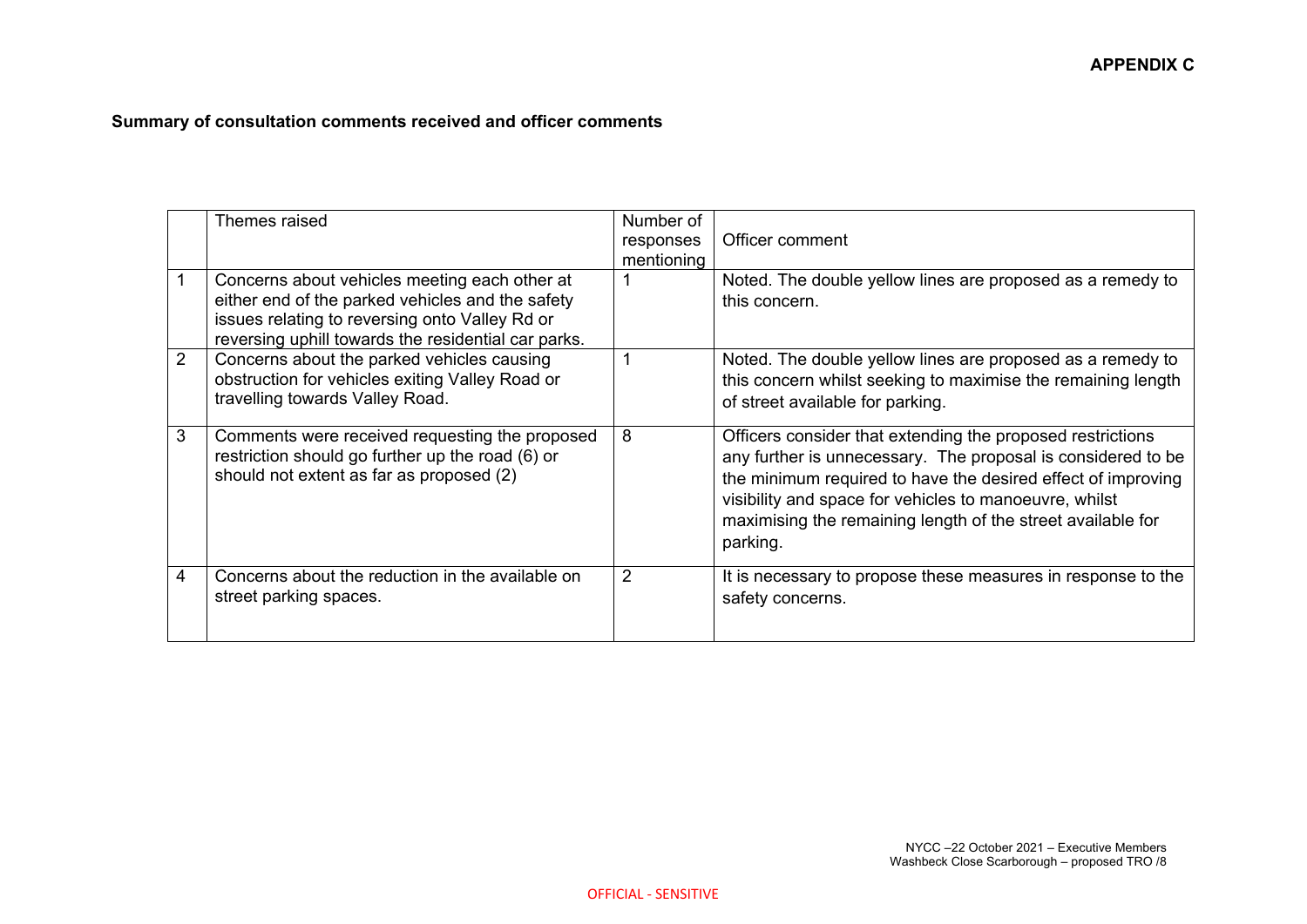#### **Initial equality impact assessment screening form**

**This form records an equality screening process to determine the relevance of equality to a proposal, and a decision whether or not a full EIA would be appropriate or proportionate.** 

| <b>Directorate</b>                                                                                                                                                                                       | <b>Business and Environmental Services</b>                                                                                                                                                                                                                                                                                                        |
|----------------------------------------------------------------------------------------------------------------------------------------------------------------------------------------------------------|---------------------------------------------------------------------------------------------------------------------------------------------------------------------------------------------------------------------------------------------------------------------------------------------------------------------------------------------------|
| Service area                                                                                                                                                                                             | <b>Highways and Transportation</b>                                                                                                                                                                                                                                                                                                                |
| <b>Proposal being screened</b>                                                                                                                                                                           | the introduction of Road Traffic Regulation Order                                                                                                                                                                                                                                                                                                 |
| Officer(s) carrying out screening                                                                                                                                                                        | <b>Matthew Baldwin</b>                                                                                                                                                                                                                                                                                                                            |
| What are you proposing to do?                                                                                                                                                                            | The proposal is to extend the existing 'no waiting<br>at any time' restriction on Washbeck Close,<br>Scarborough by 12 metres, on both sides of the<br>road.                                                                                                                                                                                      |
| Why are you proposing this? What<br>are the desired outcomes?                                                                                                                                            | To create better visibility for pedestrians crossing<br>at the junction, and to create a reserve for<br>vehicles to wait if the passage ahead/uphill is<br>obstructed by a vehicle proceeding down the hill.                                                                                                                                      |
| Does the proposal involve a<br>significant commitment or removal<br>of resources? Please give details.                                                                                                   | <b>No</b>                                                                                                                                                                                                                                                                                                                                         |
| the Equality Act 2010, or NYCC's additional agreed characteristics<br>As part of this assessment, please consider the following questions:<br>characteristics?<br>$\bullet$<br>important?<br>relates to? | Impact on people with any of the following protected characteristics as defined by<br>To what extent is this service used by particular groups of people with protected<br>Does the proposal relate to functions that previous consultation has identified as<br>Do different groups have different needs or experiences in the area the proposal |

**If for any characteristic it is considered that there is likely to be an adverse impact or you have ticked 'Do not know / no info available', then a full EIA should be carried out where this is proportionate. You are advised to speak to your Equality rep for advice if you are in any doubt.** 

| <b>Protected characteristic</b>        | impact     | <b>Potential for adverse</b> | Do not know /<br>No info |  |  |
|----------------------------------------|------------|------------------------------|--------------------------|--|--|
|                                        | <b>Yes</b> | <b>No</b>                    | available                |  |  |
| Age                                    |            | X                            |                          |  |  |
| <b>Disability</b>                      |            | X                            |                          |  |  |
| Sex                                    |            | X                            |                          |  |  |
| Race                                   |            | X                            |                          |  |  |
| Sexual orientation                     |            | X                            |                          |  |  |
| Gender reassignment                    |            | X                            |                          |  |  |
| Religion or belief                     |            | X                            |                          |  |  |
| Pregnancy or maternity                 |            | X                            |                          |  |  |
| Marriage or civil partnership          |            | X                            |                          |  |  |
| <b>NYCC additional characteristics</b> |            |                              |                          |  |  |
| People in rural areas                  |            | X                            |                          |  |  |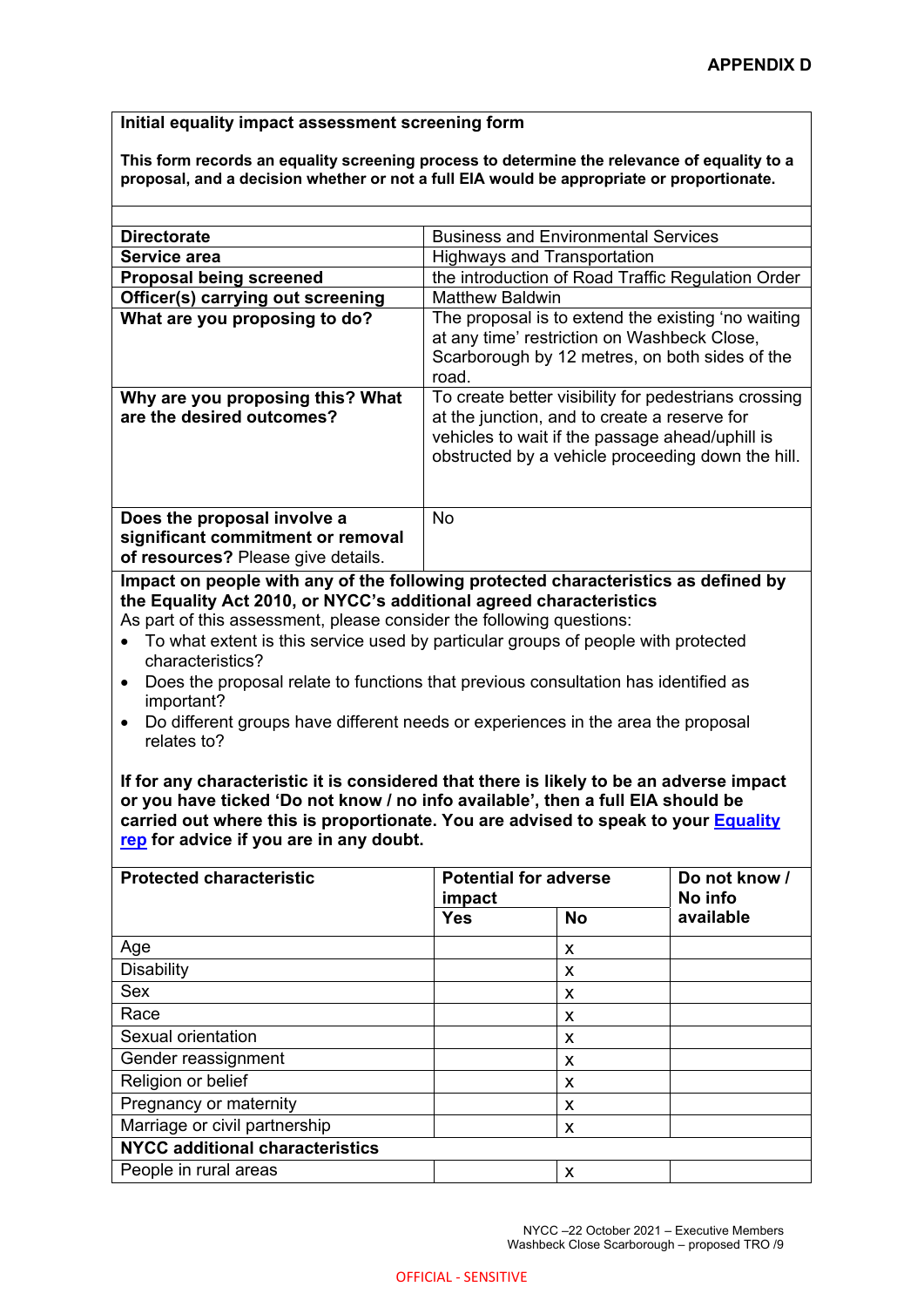| People on a low income                                                                                                                                                                                                                                                          |                                                                                                                                                                                                                                                                                                                                                        | X   |                                            |    |
|---------------------------------------------------------------------------------------------------------------------------------------------------------------------------------------------------------------------------------------------------------------------------------|--------------------------------------------------------------------------------------------------------------------------------------------------------------------------------------------------------------------------------------------------------------------------------------------------------------------------------------------------------|-----|--------------------------------------------|----|
| Carer (unpaid family or friend)                                                                                                                                                                                                                                                 |                                                                                                                                                                                                                                                                                                                                                        | X   |                                            |    |
| Does the proposal relate to an area<br>where there are known<br>inequalities/probable impacts (e.g.<br>disabled people's access to public<br>transport)? Please give details.                                                                                                   | No                                                                                                                                                                                                                                                                                                                                                     |     |                                            |    |
| Will the proposal have a significant<br>effect on how other organisations<br>operate? (e.g. partners, funding<br>criteria, etc.). Do any of these<br>organisations support people with<br>protected characteristics? Please<br>explain why you have reached this<br>conclusion. | No                                                                                                                                                                                                                                                                                                                                                     |     |                                            |    |
| <b>Decision (Please tick one option)</b>                                                                                                                                                                                                                                        | <b>EIA</b> not<br>relevant or<br>proportionate:                                                                                                                                                                                                                                                                                                        | Yes | <b>Continue</b><br>to full<br><b>EIA?;</b> | No |
| <b>Reason for decision</b>                                                                                                                                                                                                                                                      | It is considered that there are no significant<br>negative impacts on people with protected<br>characteristics. None of the consultation<br>responses highlighted issues for those with<br>protected characteristics.<br>A consultation was sent to the Yorkshire Coast<br>Disability Forum, as a statutory consultee and<br>no response was received. |     |                                            |    |
| <b>Signed (Assistant Director or</b><br>Equivalent)                                                                                                                                                                                                                             | <b>Barrie Mason</b>                                                                                                                                                                                                                                                                                                                                    |     |                                            |    |
| <b>Date</b>                                                                                                                                                                                                                                                                     | 12/10/2021                                                                                                                                                                                                                                                                                                                                             |     |                                            |    |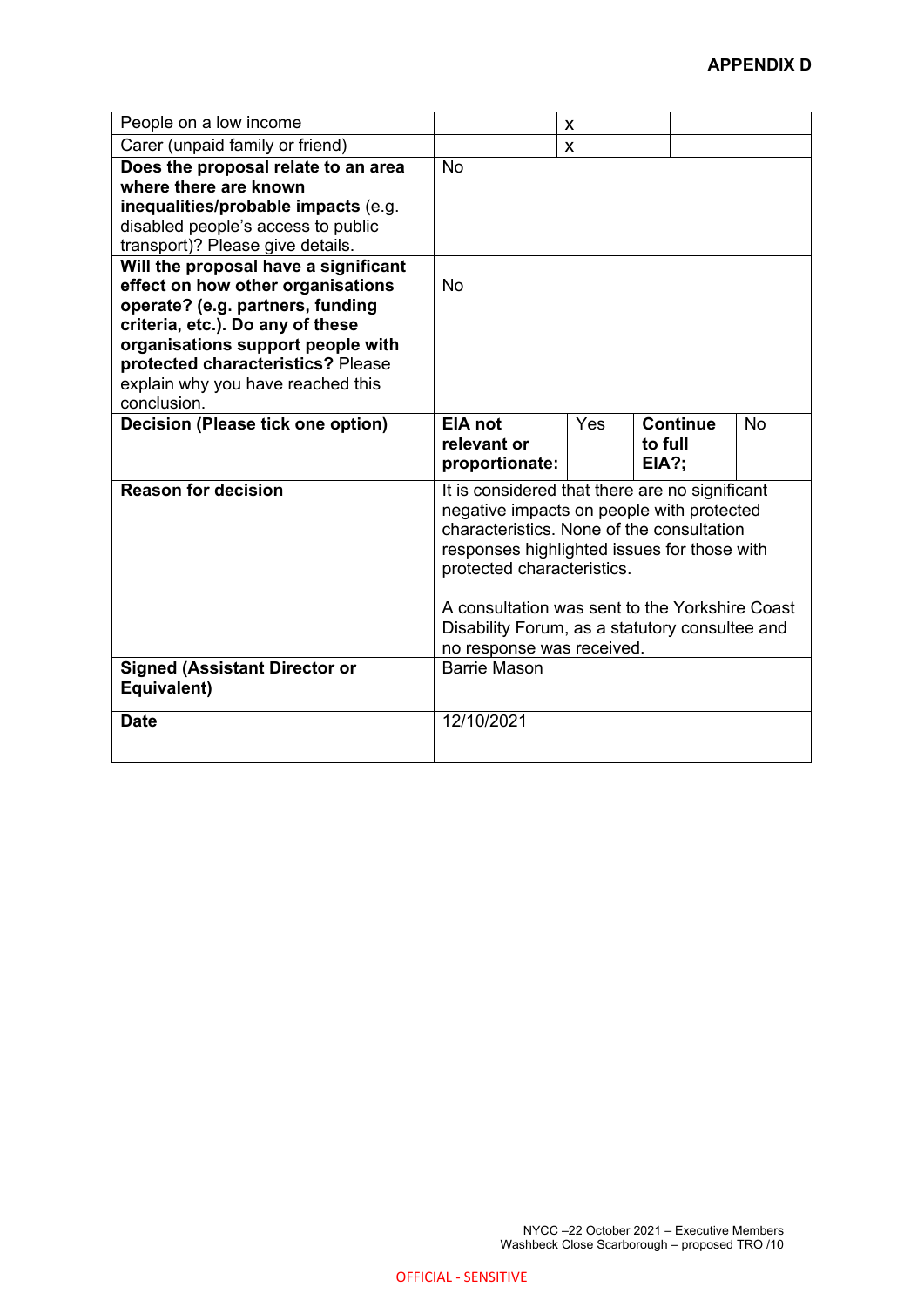### **Climate change impact assessment**

The purpose of this assessment is to help us understand the likely impacts of our decisions on the environment of North Yorkshire and on our aspiration to achieve net carbon neutrality by 2030, or as close to that date as possible. The intention is to mitigate negative effects and identify projects which will have positive effects.

This document should be completed in consultation with the supporting guidance. The final document will be published as part of the decisionmaking process and should be written in Plain English.

If you have any additional queries which are not covered by the guidance please email climatechange@northyorks.gov.uk

**Please note: You may not need to undertake this assessment if your proposal will be subject to any of the following:**  Planning Permission Environmental Impact Assessment Strategic Environmental Assessment

However, you will still need to summarise your findings in the summary section of the form below.

Please contact climatechange@northyorks.gov.uk for advice.

| Title of proposal               | Amendment to Borough of Scarborough (Prohibition of Waiting and Loading and Provision of Parking)<br>Consolidation Order 2011, Washbeck Close, Scarborough |
|---------------------------------|------------------------------------------------------------------------------------------------------------------------------------------------------------|
| <b>Brief description of the</b> | Extend the current no waiting restrictions to improve visibility at the junction for all road users.                                                       |
| proposal                        |                                                                                                                                                            |
| <b>Directorate</b>              | <b>BES</b>                                                                                                                                                 |
| Service area                    | Highways & Transportation                                                                                                                                  |
| <b>Lead officer</b>             | <b>Matthew Baldwin</b>                                                                                                                                     |
| Names and roles of other        | Matthew Baldwin - Project Engineer                                                                                                                         |
| people involved in carrying     |                                                                                                                                                            |
| out the impact assessment       |                                                                                                                                                            |
| Date impact assessment          | 16th August 2021                                                                                                                                           |
| started                         |                                                                                                                                                            |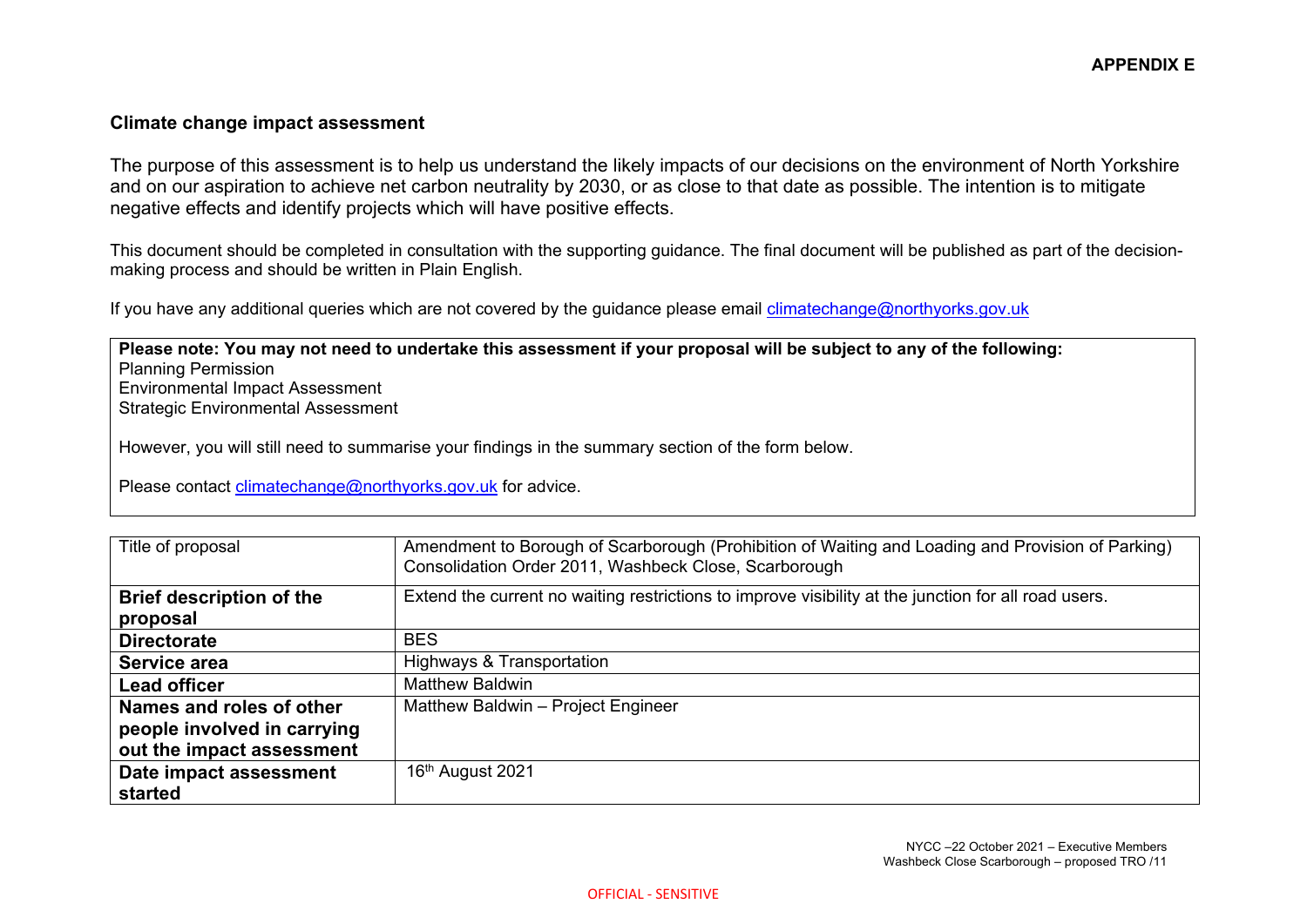## **Options appraisal**

Were any other options considered in trying to achieve the aim of this project? If so, please give brief details and explain why alternative options were not progressed.

No

**What impact will this proposal have on council budgets? Will it be cost-neutral, have increased cost or reduce costs?**  Please explain briefly why this will be the result, detailing estimated savings or costs where this is possible.

The cost of advertising the Traffic Regulation Order, installing the appropriate lining and signage is estimated at approximately £5,000 which will be funded from Cllr Colling's Environmental Locality Budget.

| How will this proposal<br> impact on the environment? <br>N.B. There may be short term<br>negative impact and longer-term<br>positive impact. Please include all<br>potential impacts over the lifetime<br>of a project and provide an<br>explanation. |                          | $\delta$<br>م<br>eq<br>ela) | relevant)<br>box below where<br>impact<br>(Place<br>$\overline{\mathbf{z}}$ | <u>(Tuey</u><br>$rac{e}{e}$<br>below <sup>-</sup><br>impact<br>$\delta$<br>Ó<br>e<br>C<br>$\equiv$<br>Negative<br>Place a X in<br>X <sub>a</sub><br>ace | Explain why will it have this effect<br>and over what timescale?<br>Where possible/relevant please<br>include:<br>• Changes over and above<br>business as usual<br>• Evidence or measurement of<br>the effect<br>• Figures for $CO2e$<br>• Links to relevant documents | <b>Explain how you</b><br>plan to mitigate<br>any negative<br>impacts. | Explain how you<br>plan to improve<br>any positive<br>outcomes as far<br>as possible. |
|--------------------------------------------------------------------------------------------------------------------------------------------------------------------------------------------------------------------------------------------------------|--------------------------|-----------------------------|-----------------------------------------------------------------------------|---------------------------------------------------------------------------------------------------------------------------------------------------------|------------------------------------------------------------------------------------------------------------------------------------------------------------------------------------------------------------------------------------------------------------------------|------------------------------------------------------------------------|---------------------------------------------------------------------------------------|
| Minimise                                                                                                                                                                                                                                               | Emissions<br>from travel |                             |                                                                             | X                                                                                                                                                       | Removing the parking spaces may                                                                                                                                                                                                                                        |                                                                        |                                                                                       |
| greenhouse gas                                                                                                                                                                                                                                         |                          |                             |                                                                             |                                                                                                                                                         | lead to addition distances travelled                                                                                                                                                                                                                                   |                                                                        |                                                                                       |
| emissions e.g.                                                                                                                                                                                                                                         |                          |                             |                                                                             |                                                                                                                                                         | by vehicles to find a parking space.                                                                                                                                                                                                                                   |                                                                        |                                                                                       |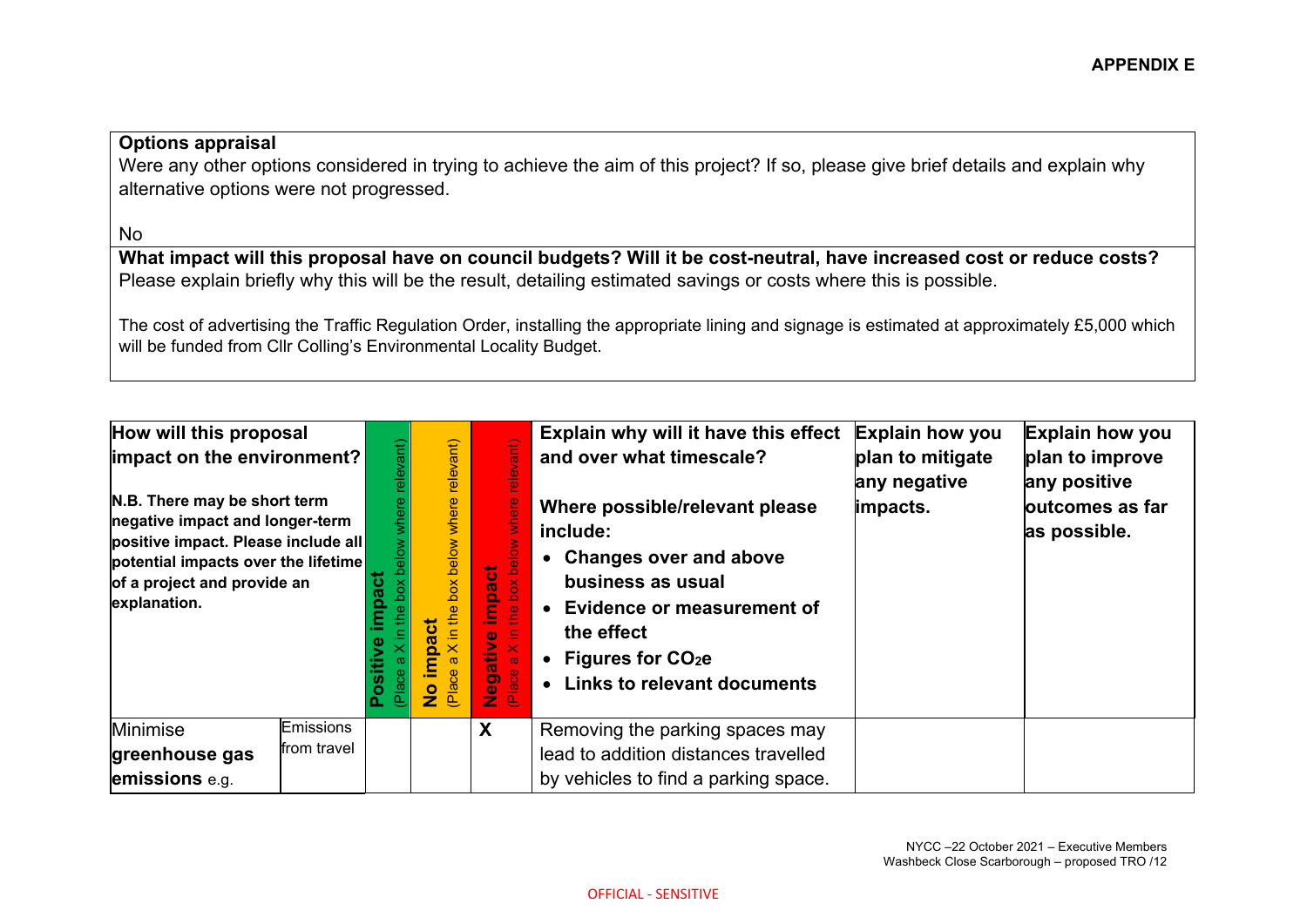| How will this proposal<br>impact on the environment?<br>N.B. There may be short term<br>negative impact and longer-term<br>positive impact. Please include all<br>potential impacts over the lifetime<br>of a project and provide an<br>explanation. |                         | a X in the box below where relevant)<br>impact<br>Positive<br>(Place a | in the box below where relevant)<br><b>No impact</b><br>Place a X in the | relevant)<br>when<br>the box below<br>Negative impact<br>$\equiv$<br>$\frac{X}{B}$<br>(Place | Explain why will it have this effect<br>and over what timescale?<br>Where possible/relevant please<br>include:<br>• Changes over and above<br>business as usual<br>• Evidence or measurement of<br>the effect<br>• Figures for $CO2e$<br>• Links to relevant documents | Explain how you<br>plan to mitigate<br>any negative<br>impacts. | Explain how you<br>plan to improve<br>any positive<br>outcomes as far<br>as possible. |
|------------------------------------------------------------------------------------------------------------------------------------------------------------------------------------------------------------------------------------------------------|-------------------------|------------------------------------------------------------------------|--------------------------------------------------------------------------|----------------------------------------------------------------------------------------------|------------------------------------------------------------------------------------------------------------------------------------------------------------------------------------------------------------------------------------------------------------------------|-----------------------------------------------------------------|---------------------------------------------------------------------------------------|
| reducing emissions                                                                                                                                                                                                                                   | <b>Emissions</b>        |                                                                        |                                                                          | X                                                                                            | Road markings will need to be laid                                                                                                                                                                                                                                     |                                                                 |                                                                                       |
| from travel, increasing<br>energy efficiencies etc.                                                                                                                                                                                                  | from<br>construction    |                                                                        |                                                                          |                                                                                              | and maintained.                                                                                                                                                                                                                                                        |                                                                 |                                                                                       |
|                                                                                                                                                                                                                                                      | <b>Emissions</b>        |                                                                        |                                                                          |                                                                                              |                                                                                                                                                                                                                                                                        |                                                                 |                                                                                       |
|                                                                                                                                                                                                                                                      | from                    |                                                                        |                                                                          |                                                                                              |                                                                                                                                                                                                                                                                        |                                                                 |                                                                                       |
|                                                                                                                                                                                                                                                      | running of<br>buildings |                                                                        |                                                                          |                                                                                              |                                                                                                                                                                                                                                                                        |                                                                 |                                                                                       |
|                                                                                                                                                                                                                                                      | Other                   |                                                                        |                                                                          |                                                                                              |                                                                                                                                                                                                                                                                        |                                                                 |                                                                                       |
| Minimise waste: Reduce,                                                                                                                                                                                                                              |                         |                                                                        | X                                                                        |                                                                                              |                                                                                                                                                                                                                                                                        |                                                                 |                                                                                       |
| reuse, recycle and compost                                                                                                                                                                                                                           |                         |                                                                        |                                                                          |                                                                                              |                                                                                                                                                                                                                                                                        |                                                                 |                                                                                       |
| e.g. reducing the use of single-use<br>plastic                                                                                                                                                                                                       |                         |                                                                        |                                                                          |                                                                                              |                                                                                                                                                                                                                                                                        |                                                                 |                                                                                       |
| Reduce water consumption                                                                                                                                                                                                                             |                         |                                                                        | X                                                                        |                                                                                              |                                                                                                                                                                                                                                                                        |                                                                 |                                                                                       |
| Minimise pollution (including                                                                                                                                                                                                                        |                         |                                                                        | $\sf X$                                                                  |                                                                                              |                                                                                                                                                                                                                                                                        |                                                                 |                                                                                       |
| air, land, water, light and                                                                                                                                                                                                                          |                         |                                                                        |                                                                          |                                                                                              |                                                                                                                                                                                                                                                                        |                                                                 |                                                                                       |
| noise)                                                                                                                                                                                                                                               |                         |                                                                        |                                                                          |                                                                                              |                                                                                                                                                                                                                                                                        |                                                                 |                                                                                       |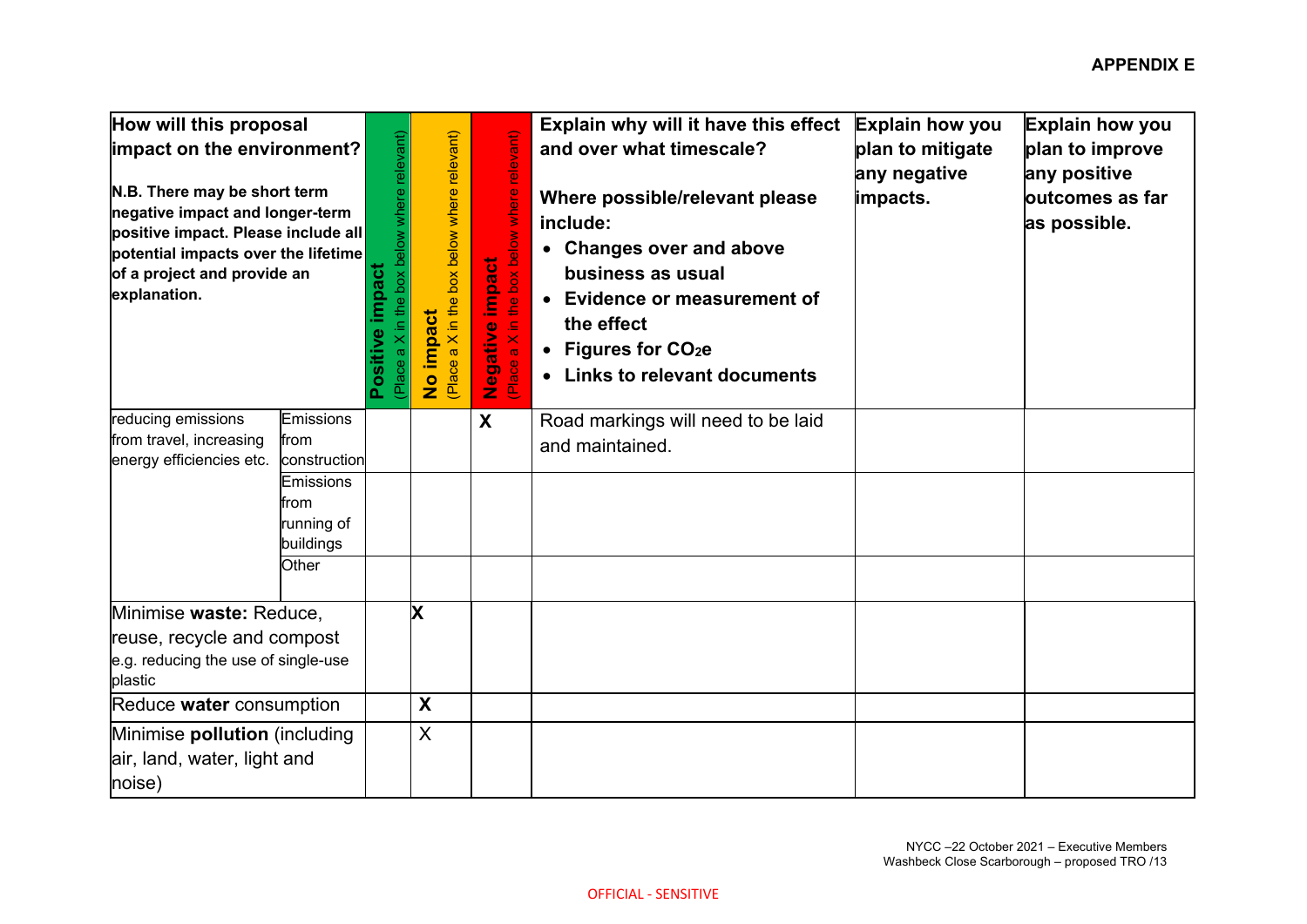| How will this proposal<br>impact on the environment?<br>N.B. There may be short term<br>negative impact and longer-term<br>positive impact. Please include all<br>potential impacts over the lifetime<br>of a project and provide an<br>explanation. | a X in the box below where relevant)<br>impact<br>Positive<br>(Place a | in the box below where relevant)<br>No impact<br>(Place a X in the | relevant)<br>where<br>the box below<br>impact<br>Negative i<br>Place a X in t | Explain why will it have this effect<br>and over what timescale?<br>Where possible/relevant please<br>include:<br>• Changes over and above<br>business as usual<br>• Evidence or measurement of<br>the effect<br>• Figures for CO <sub>2</sub> e<br>• Links to relevant documents | Explain how you<br>plan to mitigate<br>any negative<br>impacts. | Explain how you<br>plan to improve<br>any positive<br>outcomes as far<br>as possible. |
|------------------------------------------------------------------------------------------------------------------------------------------------------------------------------------------------------------------------------------------------------|------------------------------------------------------------------------|--------------------------------------------------------------------|-------------------------------------------------------------------------------|-----------------------------------------------------------------------------------------------------------------------------------------------------------------------------------------------------------------------------------------------------------------------------------|-----------------------------------------------------------------|---------------------------------------------------------------------------------------|
| Ensure resilience to the<br>effects of climate change e.g.<br>reducing flood risk, mitigating effects<br>of drier, hotter summers                                                                                                                    |                                                                        | $\boldsymbol{X}$                                                   |                                                                               |                                                                                                                                                                                                                                                                                   |                                                                 |                                                                                       |
| Enhance conservation and<br>wildlife                                                                                                                                                                                                                 |                                                                        | X                                                                  |                                                                               |                                                                                                                                                                                                                                                                                   |                                                                 |                                                                                       |
| Safeguard the distinctive<br>characteristics, features and<br>special qualities of North<br>Yorkshire's landscape                                                                                                                                    |                                                                        | X                                                                  |                                                                               |                                                                                                                                                                                                                                                                                   |                                                                 |                                                                                       |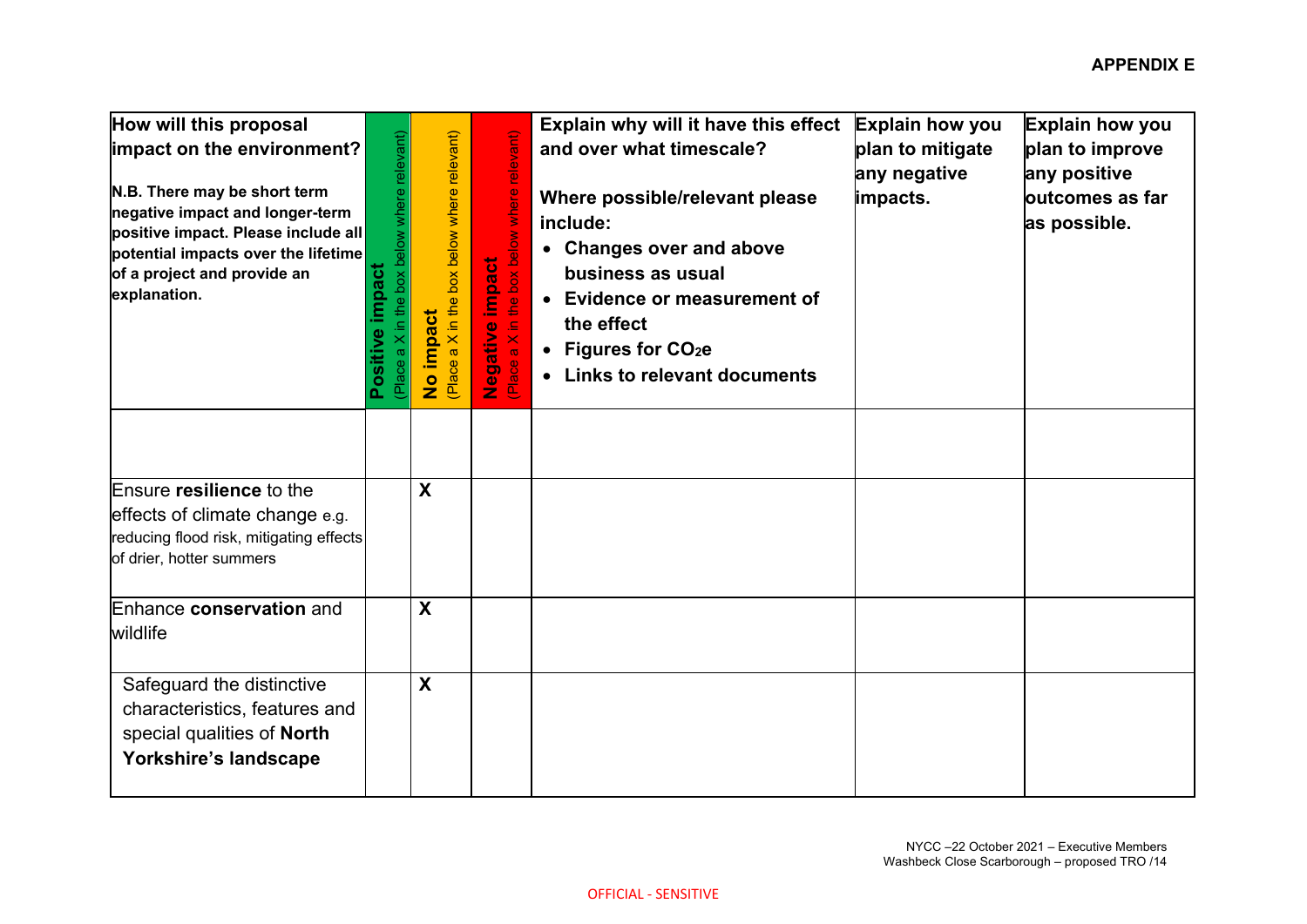| How will this proposal<br>impact on the environment?<br>N.B. There may be short term<br>negative impact and longer-term<br>positive impact. Please include all<br>potential impacts over the lifetime<br>of a project and provide an<br>explanation. | ant)<br>$e$ low<br>ಠ<br>$\pmb{\times}$<br>Ö,<br>Le<br>Place | relevant)<br>where<br>box below<br>the<br>impact<br>$\frac{1}{2}$ | <b>Fire</b><br>ere<br><b>Nole</b><br>impact<br>$\Delta$<br>$\delta$<br>ه<br><u>lej</u><br>Æ<br>Negative<br>$\frac{X}{n}$<br>lace<br>œ | Explain why will it have this effect<br>and over what timescale?<br>Where possible/relevant please<br>include:<br>• Changes over and above<br>business as usual<br>• Evidence or measurement of<br>the effect<br>• Figures for $CO2e$<br>• Links to relevant documents | <b>Explain how you</b><br>plan to mitigate<br>any negative<br>impacts. | <b>Explain how you</b><br>plan to improve<br>any positive<br>outcomes as far<br>as possible. |
|------------------------------------------------------------------------------------------------------------------------------------------------------------------------------------------------------------------------------------------------------|-------------------------------------------------------------|-------------------------------------------------------------------|---------------------------------------------------------------------------------------------------------------------------------------|------------------------------------------------------------------------------------------------------------------------------------------------------------------------------------------------------------------------------------------------------------------------|------------------------------------------------------------------------|----------------------------------------------------------------------------------------------|
| Other (please state below)                                                                                                                                                                                                                           |                                                             |                                                                   |                                                                                                                                       |                                                                                                                                                                                                                                                                        |                                                                        |                                                                                              |

**Are there any recognised good practice environmental standards in relation to this proposal?** If so, please detail how this proposal meets those standards.

**Summary** Summarise the findings of your impact assessment, including impacts, the recommendation in relation to addressing impacts, including any legal advice, and next steps. This summary should be used as part of the report to the decision-maker.

Neutral Impact – the negative impacts are not significant, particularly when balanced against the need to make improvements to visibility at this junction.